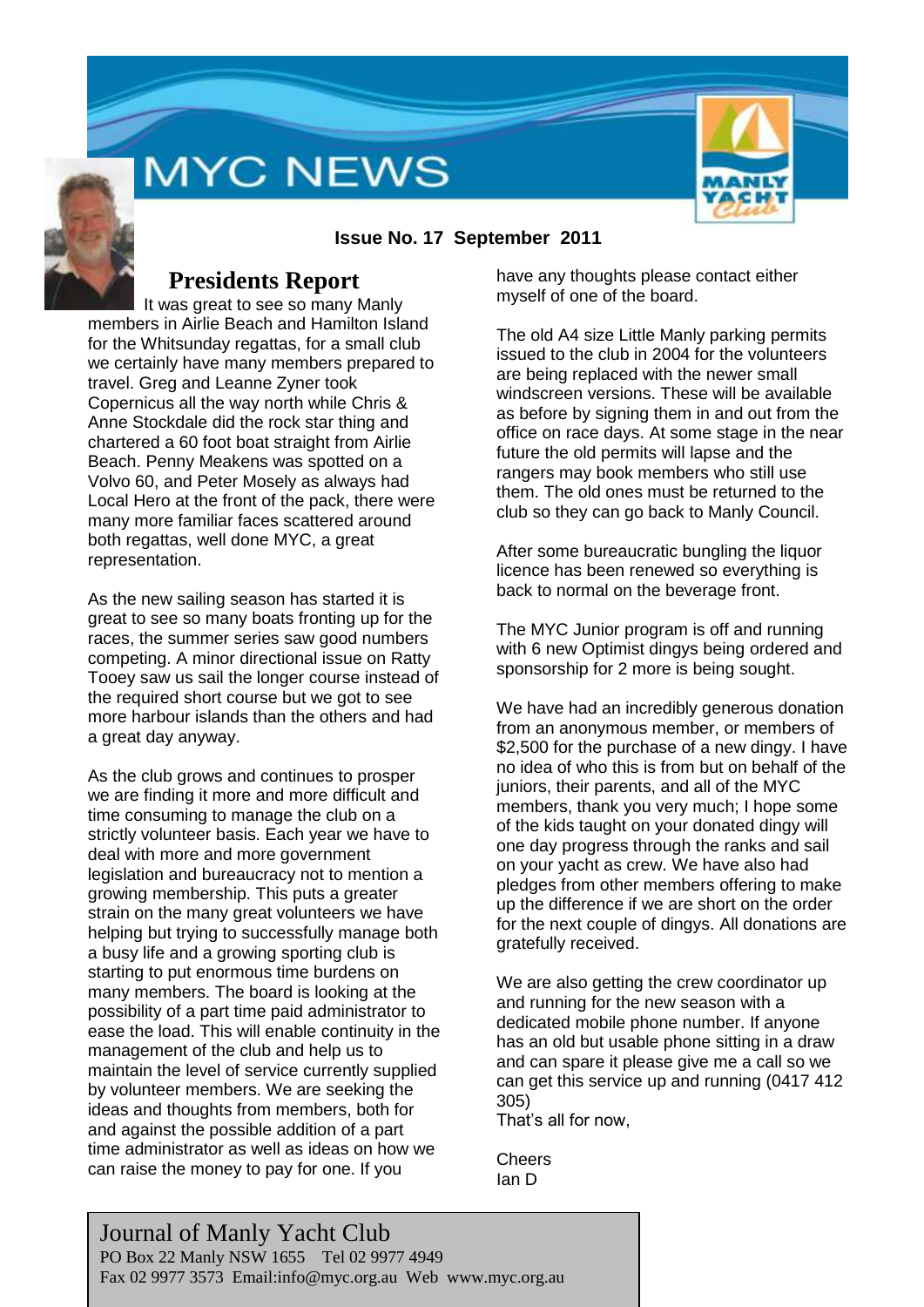

### **Great response to call for new volunteers**

One reason why Sailability Manly is so successful is that we're constantly attracting new volunteers. You may assume that with baby boomers reaching retirement age, there'd be a surplus of talent, but this is not the case. Our close relationship with networking groups such as Northern Beaches Community Connect puts us in touch with people of all ages in the area looking for a worthwhile opportunity to donate their time and expertise, but we need to stay proactive.

Our annual Orientation morning on Sat 3rd Sept had a great response with potential volunteers attending a morning covering an introduction to Sailability, it's history, philosophy, boats, strategy and members, followed by a session on the water. Some newbies have sailing experience and took to the Access 303s like ducks, and those who didn't were soon learning the ropes with great enthusiasm.

So beautiful was the weather, and so keen the attendees, that we spent a long time on Manly Cove, packing up after 1pm, and most can't wait to get back for our training session on Sat 10<sup>th</sup>. These are potential MYC members, so let's make them welcome.



#### **Working Bee**

It's also the time to get the dinghies and equipment ship shape, so a working bee is arranged for Saturday  $24<sup>th</sup>$  September. Anyone who loves mucking about with boats, please give us a hand.

### **Access State Titles 2012**

Sailability Manly will be taking responsibility for the start boat, Charlie's Chariot and team, for the Access State Titles in Middle Harbour on Sat/ Sun Jan 28/29<sup>th</sup>.

The YA have agreed to run a free, full day, Club Race Officers course at Manly Yacht Club on Sat  $15<sup>th</sup>$  October, so we can all update our skills, and learn new ones.

Anyone who would like to attend, please contact me or Cary Budd, as this opportunity is not likely to happen again anytime soon.

Jude Cole



The season got off to a flying start with a spectacular day for the first race of the season – the marathon – and 26 yachts signing up for The Space Summer Series or casual marathon entry. While the division one boats headed towards Spectacle Island the Division 2 boats rounded Goat Is before heading home – at least those who interpreted the sailing instructions correctly. None the less, a great sailing day and a good turnout back on the deck; unclaimed prizes jackpotting to those who were present.

For all those returning from Queensland after the Airle, Hamilton and other regattas, I hear that the weather might have been warmer in Sydney – and if I'd stayed here I might not have ended up with this dreaded "lurgy" I can't shake!

I'd like to extend a BIG THANK YOU to all the Equipment Inspection Auditors for the great job they did inspecting 34 yachts on the Saturday – 6 of them Cat 4's. There were a handful of yachts that didn't quite pass but those issues have been attended to in a prompt manner.

The first Offshore Race, organised by SASC, looks to be wet and cold as I write my report with the following day promising to look a little better – which is good for the scheduled Try Crewing Day.

Entries are starting to come in and we have a good representation so far for the Peppertree Club Championships but we can always use more. The Zilzie Twilights have also received a good number of entries. The Twilights don't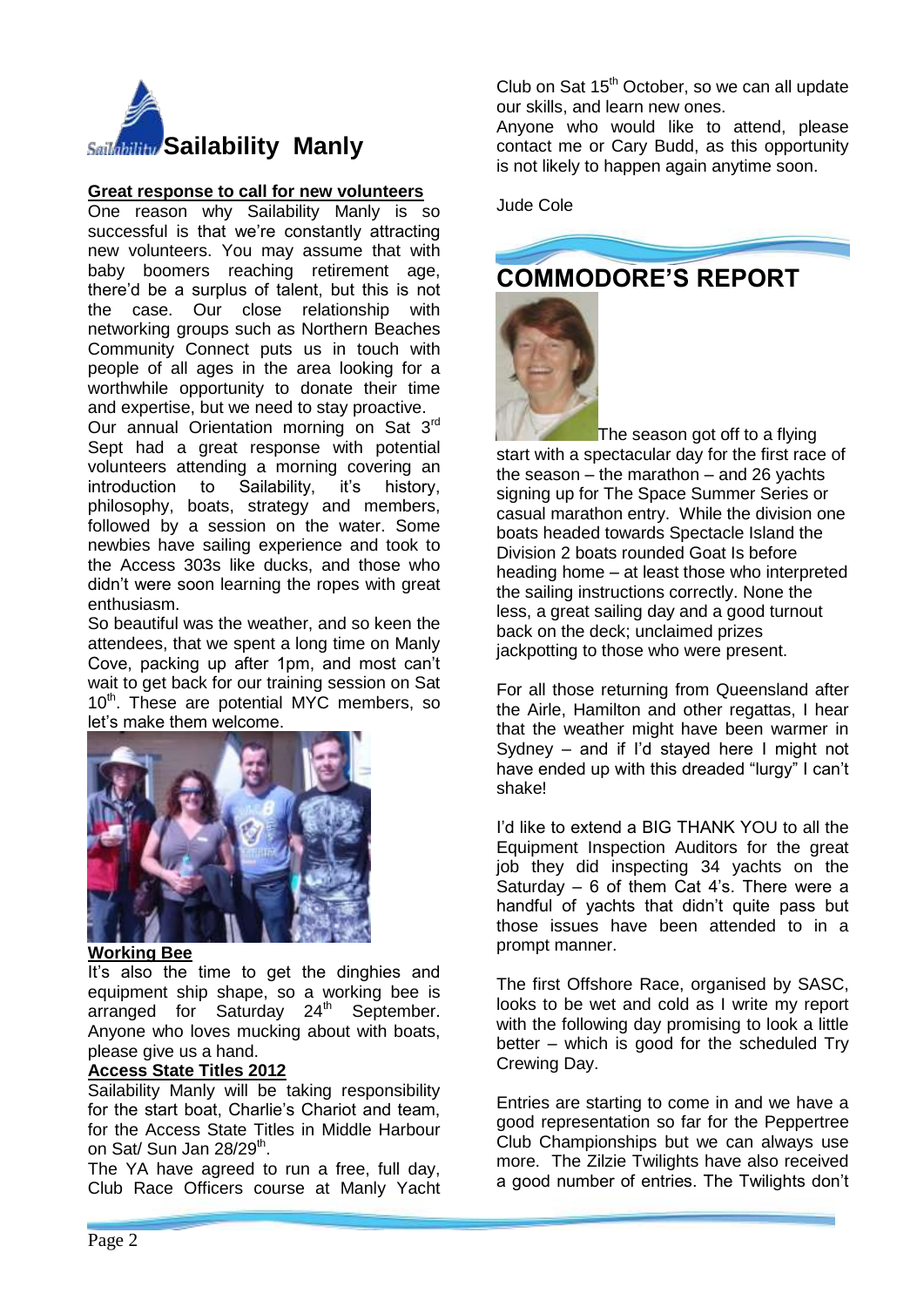start until Friday, 21<sup>st</sup> October but there will be a Try Racing Day on the Friday before which will also be used to familiarise any new twilight race committee with what's required to run the twilights. This will be followed by a free BBQ. Contact Greg Wilkins if you are interested in the Try Racing and contact me if you can help out on the twilight race committee.

Don't forget… the first Mini Regatta is a little earlier this year  $-25<sup>th</sup>$  September, only 1 entry so far so not enough to make a regatta, so get your entries in now.

Remember to look in your handbook for upcoming training sessions. We need RSVPs for some as they are run by YNSW and require a minimum number of attendees, confirmation and payment before they can go ahead.

On a final note… each year there is a great deal of effort expended on trying to fill the race committee roles for the Sunday and Friday night racing. Flyers; multiple emails; phone calls; all consume the time of a few volunteers. If you want to race please make an effort to respond and volunteer for a spot on the race committee. If race committee positions are not filled **THERE WILL BE NO RACING!**

Dummy spit over … Safe sailing!

Maz



Manly Sailing will be running a Kids Sailing Camp from October 4th to 6th, 9.30am - 3pm each day.

The camps are for kids between the ages of 7 and 14 and no experience is necessary. We teach all the basics of sailing as well as playing games both on and off the water. The kids will have heaps of fun while learning the ins and outs of sailing.

For more information contact Anne on 02 9977 4000 or [info@manlysailing.com.au](mailto:info@manlysailing.com.au)



### **Generous Anonymous Boat Donor**

Our secretary nearly fell off her chair when she opened the mail a few weeks ago. A bank cheque fell out of the envelope for \$2,500 and a note stated that the money was to be used to buy an additional Optimist dinghy for the MYC fleet. The President and secretary have conducted a forensic examination of the envelope and contents and compared the printing with known print faces but the identity of the very generous donator remains a mystery.

**Thank - You**

## **Eureka !!**

The Manly Sailing Crew arrived in Airlie Beach on the 9th of August to take charge of the fabulous Sydney 60 Eureka II for the next three weeks. After shedding our winter coats and taste testing the local beer we set about getting ready for the Queensland regattas. A shake down sail proved that we had a very special boat on our hands and we were very eager to get out on the race course. Built specifically to compete in the Sydney Hobart, Eureka II is now a charter boat in the Whitsundays but she still maintains her racing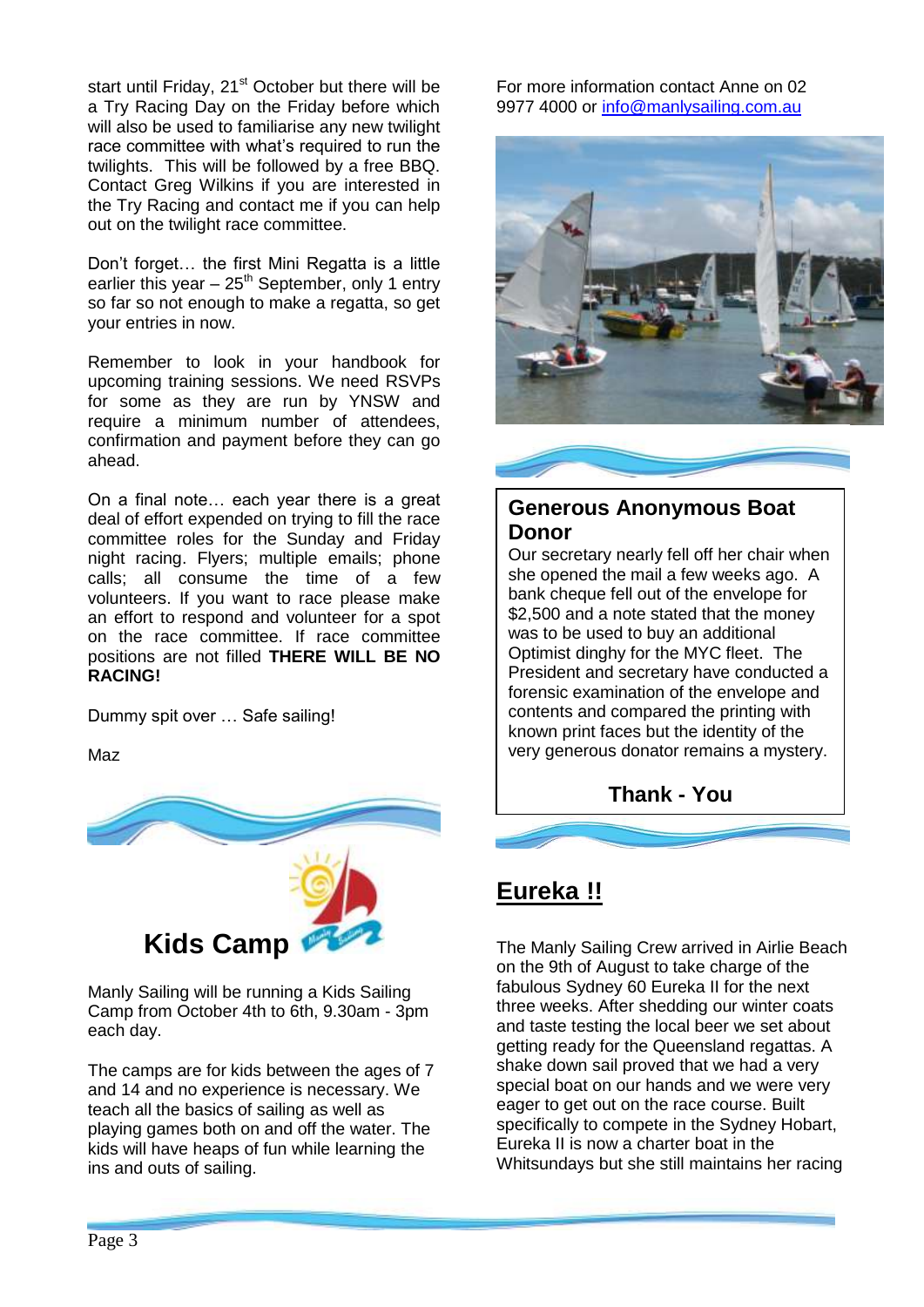pedigree and once we had all the charter gear off and the race sails on we were good to go.

Word came down the marina that local boat Storm 2, a Warwick 66, was a bit concerned about these blow ins from Sydney and had moved into our division to show us what was what. So with battlelines drawn, we headed out to the course. What followed was a week a spectacular racing - Storm 2, Hammer of Queensland and Manly Sailing on Eureka II led the fleet around the course each day with an average 15kts most days, swapping first, second and third over the line each day. The highlight had to be the day we beat Storm 2 over the line by 6 minutes to take line honours (see the footage on Manly Sailings' Facebook page) and the second best highlight was beating them over the line by 3 seconds on the last day.

Plenty of tall tales and tongue in cheek jibes were passed between the two crews at the beer tent and in Joes Diner each evening with the Manly Sailing Crew keeping up the pressure on water and off, resulting in a fabulous 4th overall for our fab crew of Janette, Matt, Sally, Bec, Daniel, Sarah, Jim, Kevin and of course Mal who spent the week urging us to keep it tidy!

It was a mildly reluctant crew who waved goodbye to Airlie Beach and headed to Hamilton Island to start all over again at Hamilton Island Race Week. After we bid farewell to our Airlie Crew, old rivalries were forgotten as we greeted our new crew and eyed up the new competition. This time we were a crew of 16 and had two maxis as our nearest competition - with both Condor of Bermuda and Hammer of Queensland being way bigger and faster than us we had to get our game face on and quick. We headed out to the Eastern start line on the first day, fresh crew, eager faces all ready to go again and we surpassed even our own expectations, not only did we beat both maxis across the line we beat them by almost 45 minutes, we were the third boat out of the entire 196 boats to cross the line, following Wild Oats and Lahana. What a coup - we were thrilled and even more so when we found out we were first on handicap as well as on line honours.

We knew the handicapper would get us so we went out the next day determined to do our best but aware that we'd shown our hand to

the rest of our division too early and this time not only did we do it again, but we were the first boat out of the ENTIRE FLEET over the line. Even Wild Oats was behind us. The camera crew boats were lined up and because they were not expecting anyone to finish before Wild Oats didn't take one picture of us. But Kevin and his trusty video camera got it all. The handicapper did indeed decide to teach us a lesson so while we continued to get line honours all week (and in some pretty heavy weather) we never reached the dizzy heights of the podium again. The crew worked their hearts out to be the Gun Boat of the week and we were - 5 guns out of 5, we may not have gotten a trophy or any glory in the media but we know we rocked! Thanks to the fabulous Ian, Kelly, Laura, Paul, Poppy, Nikki, Jane, Ian, Larry, Gaby, Rod, Rachel and Kev we sailed our hearts out and we had a ball. See you all next year!





# **Brisbane to Keppel**

Copernicus joined a few thousand whales and a fleet of yachts in the annual northern migration and I joined her for the Brisbane to Keppel race. But firstly we needed to move her from Southport to Brisbane, which we did via the "inland" route inside Stradbroke Island, which was almost without issue except a slight stoppage at Jacob's Well which resulted in GregZ and Jim hanging onto the end of the boom like seafaring koalas as we made a new channel for ourselves. If only we'd taken a photo!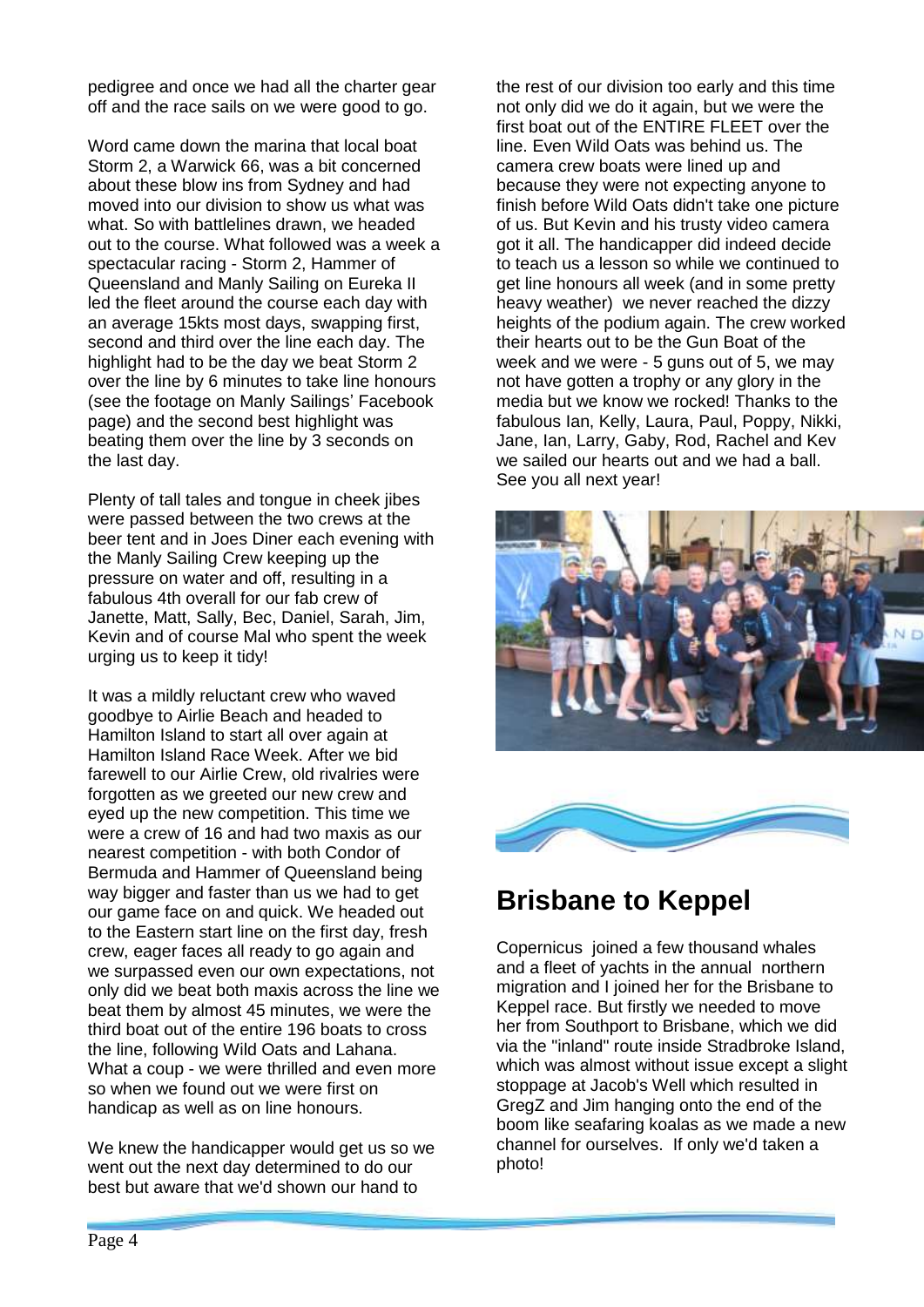The next day, thirty two boats lined up in Moreton Bay for the start in a moderate breeze. The boats ranged from a flock of Farr 30s to Wild Oats XI and the fleet was also accompanied by a racing trimaran. Spinnakers were set at the start and we set off at good pace across the Bay in the middle of the fleet. The tactical challenge was to lay a series of marks on the way out of the bay with the expectation of an

easterly wind shift, which kept us on our toes with almost constant sail changes from the runner, the asy and the #1 heavy (skipping the not-onboard code 0). As we left the Bay we also left the last of the

running/reaching for a while and started a long work up to Fraser Island over the first night through some moderately lumpy seas. Initially we weren't able to settle in the seas and while we were still in touch with the fleet, we were not in the middle any more. Worse still, the Farr 30s had formed a hunting pack and were snapping

at our heels.

Saturday morning as Wild Oats XI was on her final approach to the finish to claim a new record, the bulk of the fleet was off the tip of Fraser, with us a few miles behind and the pack of Farrs level with

us, but a few miles inshore. Our angle enabled us to fly again, while the boats inshore had more work to do, but potentially less current. It almost worked out but as we converged we ran out of wind and soon it was us chasing the Farr 30s and the rest of the fleet was well away

from us. By early Saturday afternoon, as Lahana joined Wild Oats in the beer tent, we had only just cleared Fraser and we were dealing with little wind, adverse current, confused seas and breaking waves all along the sand bank stretching north from the island. We were

passed both on the inside and outside as the conditions played cruel tricks on us. Luckily the online tracker didn't have the resolution to show the loop-de- loops we did. As dusk approached we had a long

line of breaking waves on the sand bank to our lee, and with little wind our thoughts were turning to the motor. But just as night fell, we got past the top of the bank and were able to crack sheets and start following the fleet back in towards the mainland.

That night we were treated to the sound of

whale song coming through the hull! Either that or the crew who had finally started eating were not digesting very well! I think around this time we had our first watch in the race were we didn't have to do 2 or 3 sail changes!

Morning saw us following the fleet with the rough plan to trend back to the coast and then gybe out as the wind swung more to the east. But around noon a hint of easterly arrived long before the coast did

and we collectively decided to gybe and stay out. A decision that we all later declared that we all knew at the time was the wrong one:) By evening, we were still waiting for the wind to swing further to the

east, as we were too deep and too slow and struggling to get inside Keppel as the rest of the stragglers were getting up the inside of us. But by midnight, we no longer cared for the easterly and just wanted any breeze at all. As the off watch woke up, David actually thought we had finished already, because it was so still he thought we were berthed and everybody had left him sleeping and gone to the beer tent (which was probably kicking off for a second night without us). We were in an absolute mill pond, not a zephyr or a ripple, with only the sound of heavy breathing dolphins letting us know we were at sea!

The drifter finally caught some breeze and by 1am we had 1 mile to go and 5kn of boat speed under #1 light. GregZ then made the tactical mistake of making a radio call to the committee boat to say the fateful words: "We'll be finishing in 15 minutes"! 2am and we were back to the drifter, which was doing something, but only in the wind created by us being taken by the current. 3am and we realised the line was not where the GPS said it was! We were now in danger of having the current take us past the line with no hope of getting back if it did. Luckily the drifter gave us just enough to clear the pin

by a few meters.

Less than 6 hours after berthing, we were at the airport for a flights home. At least we avoided all that pointless hanging around waiting in the beer tent!

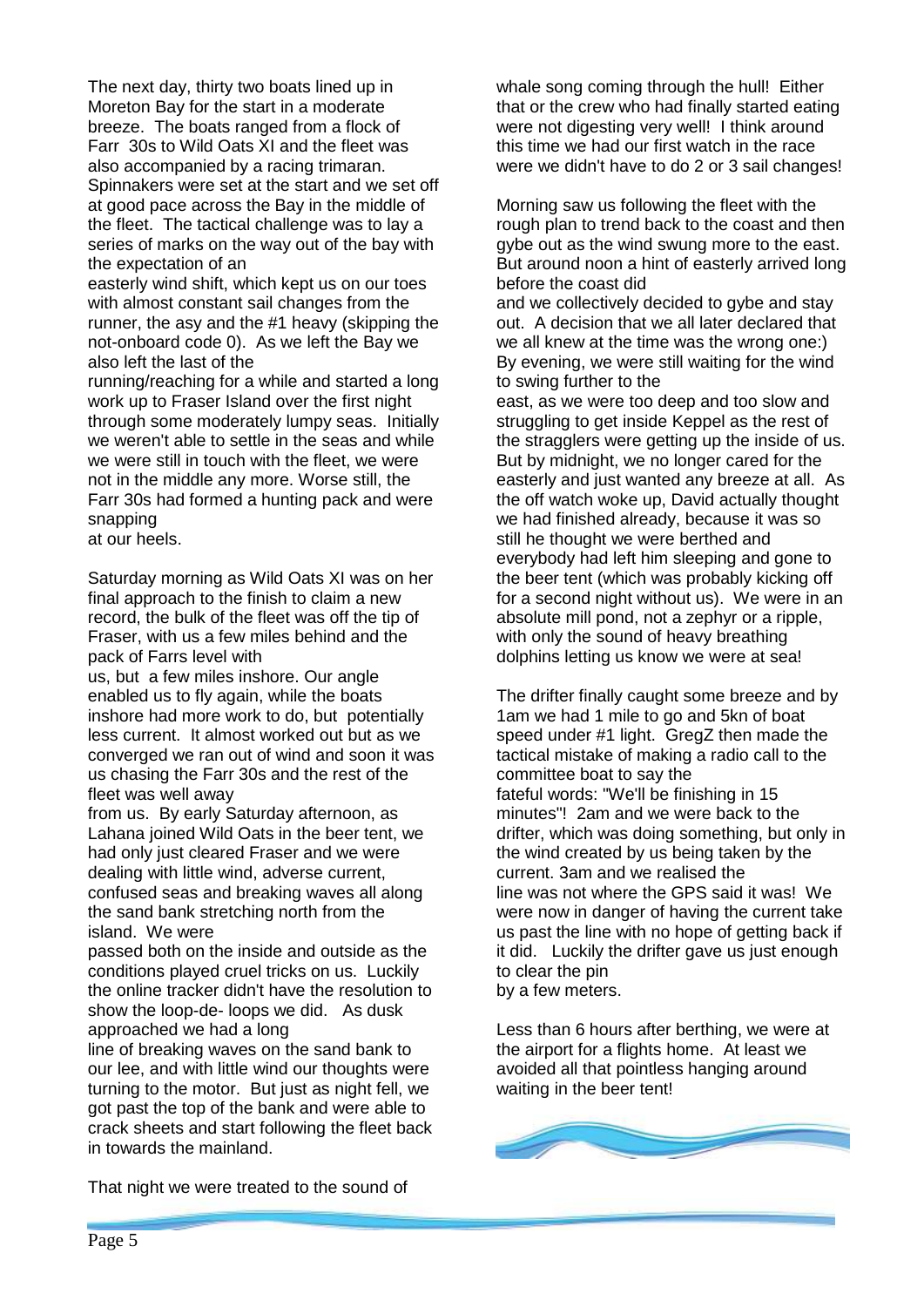# **ANCHORS AWAY!**

No, don't correct me …

I'm sure you have all read the Sailing Instructions in the new handbook and spotted a new rule "Unless in use, no part of any anchor may project forward of the bow at any time whilst racing."

Please put your anchors AWAY when racing. That means stow it in the anchor locker unless it is being used to hold your boat to the bottom of the harbour. That extra 20 or 30cm is not going to get you across the line any sooner and there have been enough close encounters and occasional impacts at start lines and rounding marks for this rule to be introduced.

Thank you for your co-operation.



## **Calling ALL members**

MYC is a volunteer yacht club and volunteers are still needed for the summer Series, Club Championship and Twilight race management teams.

For the each of the **Sunday** races we need … + a Race Officer on Carlyle and at least one assistant

+ a Robbie R driver and mark laying assistant + a duty officer at club *lunch provided*

For each **Twilight** Race we need 3 people on the deck at MYC to start and finish the races *Dinner provided*

Please email [dutyroster@myc.org.au](mailto:dutyroster@myc.org.au) to advise your preferred date. No experience is necessary and everyone should plan on volunteering at least once during the season.

Thanks for your assistance!



## **Where's the Ferry?**

It's the start of the sailing season so... a timely reminder to be aware of ferries and shipping in the harbour.

**All competitors must keep 500m from the bow of a ship and 200m from the bow of a ferry; and at least 30m from the sides/stern of any ship or ferry underway.** 

Large ships and ferries are severely restricted in their ability to manoeuvre and are unable to stop quickly. Some are restricted to navigation only within the confines of a narrow navigation channel due to their draft. The Masters of vessels should be aware that the pilot of some larger ships can not see a vessel that is less that one nautical mile ahead of the ship.



The "Big Ships – small boats" video provided by NSW Maritime gives the following advice:

- 1. Recreational boats both power and sail should keep well clear of large vessels and ferries. They are difficult to manoeuvre.
- 2. Do not cross ahead of large vessels or ferries unless well ahead.
- 3. Do not cross too close astern of a large vessel or ferry (there could be someone coming from the other side).
- 4. Stay away from the lee side of ships because there is an enormous wind shadow that will becalm you.
- 5. As a general rule, yachties should know that in a race you may not only incur penalty points if you are seen to impede the passage of a commercial vessel, you can also be charged with negligent navigation.
- 6. Always keep to the starboard side of the channel.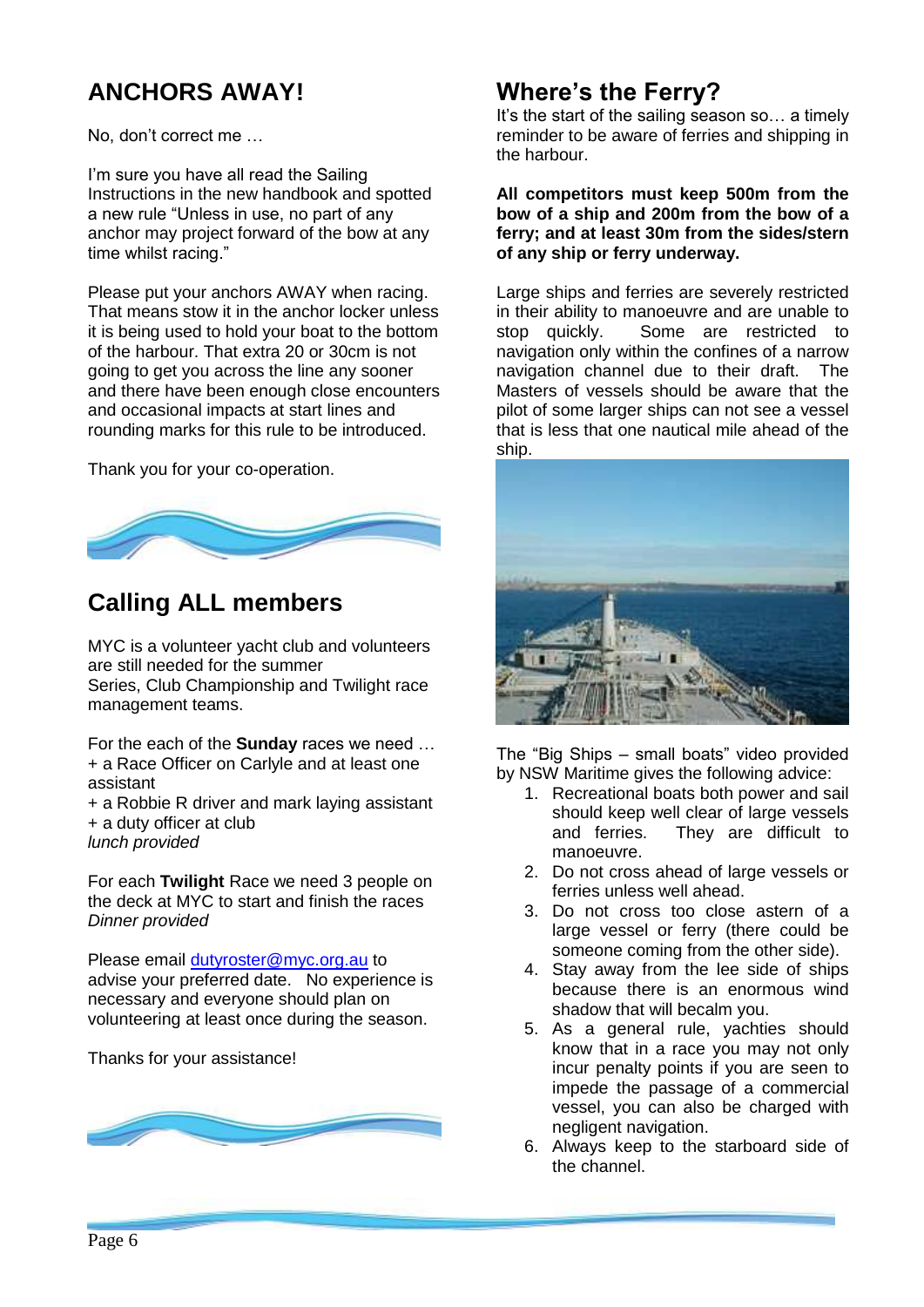7. Do not cross a channel if you are going to impede the vessel which has to use the channel.

See

[http://www.maritime.nsw.gov.au/bigships/safet](http://www.maritime.nsw.gov.au/bigships/safety.html) [y.html.](http://www.maritime.nsw.gov.au/bigships/safety.html) for more details.

**Manly Ferry timetables are available at** [www.sydneyferries.info/timetables/manly.php](http://www.sydneyferries.info/timetables/manly.php) 



Do not manoeuvre close to the ferry lane when your start time in the Twilights (or other MYC series) puts you in close proximity to the arrival or departure time of the ferry. When starting or finishing a race, you must do so on the western side of the ferry lane.

All yachts are governed by Maritime NSW regulations regardless of whether they belong to a yacht club or not and owners should ensure that their yachts comply with these regulations. Yachts are required to display navigation lights when travelling on the water after sunset or when visibility is poor.



# **Race 1**

Start of a new season is always a challenge… safety audits to pass, new sailing instructions to read and crew to organise. On the race committee side Robbie R and Carlyle need to be dusted off and geared checked for completeness. So how did we go?

**Good** for audit inspections – Except that is for about Okavanga Delta and Wildlife who were keen to sail in the first race but were left hanging –seems despite popular belief, the audit inspectors cannot walk on water!



**Fair** for checking the sailing instructions as everyone knew the race started early as it was a marathon, but division 1 and 2 courses were confused by some. However they did not seem to mind considering it was a great day for a long sail down the Harbour.

**Pretty good** for organising the crew – for example Moonraker had lots of keen crew on board.



But Melody was caught a bit short on the day. After sailing the course alone, including about 5 spinnaker jybes, all came unstuck when the main would not come down after the race. Halyards were used to pull the mast over so the top could be reached to unhook the main, but the down side was the main halyard was left up the top and the boat was pulled over a little too far. Some fast and furious bailing by Manny and Jim saved the boat, but not the mobile phone!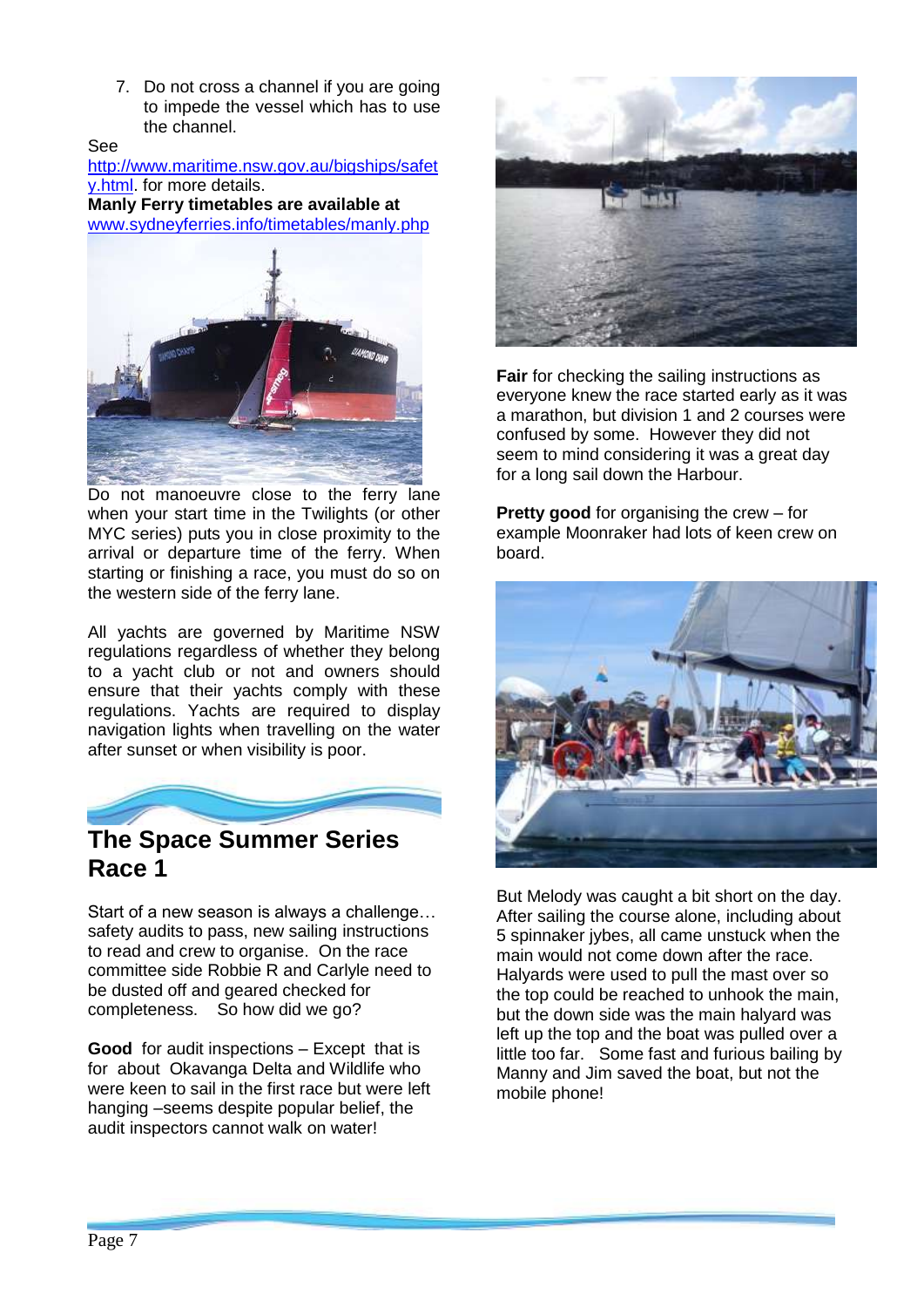

**Lucky** for the race committee as the recently repaired anchor winch on Carlyle refused to work at first, but continual coaxing from the starters made it go – the gremlins in the system still need to be found and removed.

### **DO YOU HAVE ONE OF THESE?**

Manly Council has rescinded these Manly parking permits and will issue new ones on return of the old ones. Manly Yacht Club was issued 30 parking permits and at present only 13 reside in the club. PLEASE return that permit that you should have returned on the day you signed out for it. Check side pockets and glove pockets of your car if you think you have ever used a parking permit and post it back or drop it in to the club as soon as possible.

Manly Council Rangers WILL be ignoring these parking permits and FINING anyone who overstays their parking spot.



## **AUDIT INSPECTION DAY**

Well, unlike last year, we had a fine weather day to help with the audits on Saturday 3rd September.

I would like to thank all those who have been through the inspection process this season for the overall good presentation of their boats and equipment to the auditors. This certainly makes for faster and more efficient inspections and of course life for the auditors more relaxed remembering that the auditors are there only to assist the owners with the regulations.

The anticipated problems with the PFDs and lifebuoys disappeared and medical first aid kits were mostly all "in date".

The teams at MYC and Davis Marina did a great job and managed to pass 34 boats on the Saturday morning. As expected the Cat 4 boats take quite a bit longer to complete than Cat 7 but with the boats so well prepared not a lot of time was lost.

Our thanks go to Bruce and Pam for allowing the Club use of the marina for the purpose.

Boats still needing to undergo an audit inspection please get in touch with one of the auditors as soon as possible as the first race has already been held!

There should be some good racing this season with large fleets expected in all series and if everyone can get back to the Club after each race for the post mortems and presentations what a year it could be!

Safe Sailing.



**Crew Looking for Boat** Name:: Linda Day Email: [linda\\_day15@o2.co.uk](mailto:linda_day15@o2.co.uk) Phone: 0415738470 Experience: Just moved to Manly for 2 yrs from UK, flexible on days, times etc and very keen to crew to keep sailing and improve on ability etc. 2 seasons crewing on friends Contessa 28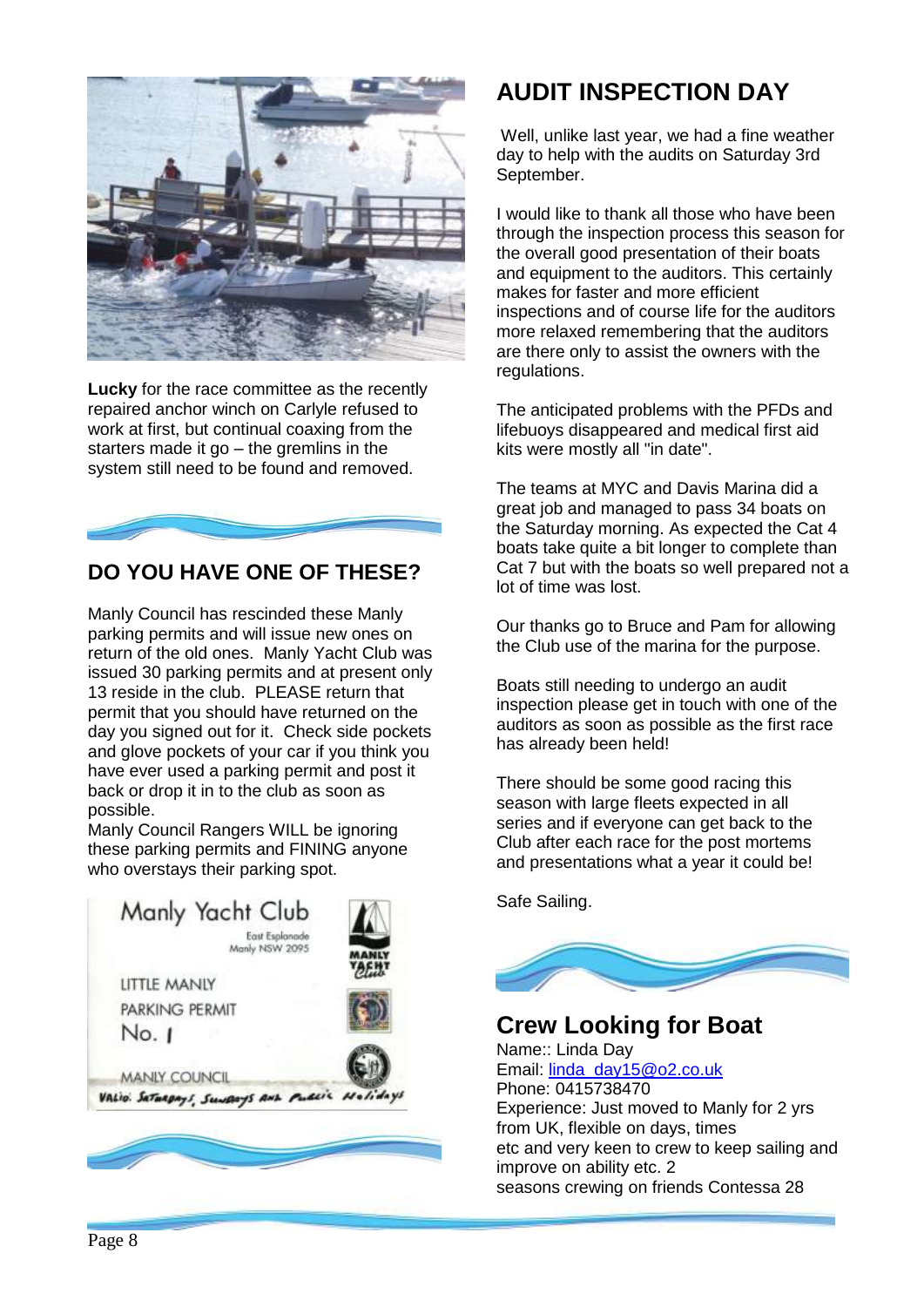including Round the Island Race, Cowes Isle of Wight UK 2011 and week away sailing in July. Have also been sailing own Laser dinghy for last 3 years.

Name: Penny Murden Email: penny@pixicato.com.au Phone: 04161337378 Experience: General crew all rounder with 1 spring/summer/autumn season and 2 winter seasons of Saturday in-harbour racing on a North Shore 33 plus cruising experience on various yachts. Sailing on dinghies, skiffs, windsurfers for many years.



## **Important Diary Dates**

Check out the handbook or myc.org.au. Here are a few reminders:

Sunday Sep 18 – Yachts & CBs – CC1 Sunday Sep 24 – Mini Regatta 1 – Don't forget to enter! Tuesday Oct 11- Racing Rules training Sunday Oct 9 – Yachts & CBs – CC 2 Friday Oct 14 – Try Racing Day Friday Oct 21 – Twilight race 1 Sunday Nov 6 – Try Sailing Day – log it in your diary now!

I

#### **The Space – Manly Yacht Club- Summer Series Race 1 – Marathon Div 1 Start Time: 11:45:00**

| <b>DIVIOLATE FRIGHT 11.70.00</b> |                   |                    |                                       |               |               |                |                  |              |  |  |  |  |
|----------------------------------|-------------------|--------------------|---------------------------------------|---------------|---------------|----------------|------------------|--------------|--|--|--|--|
| <b>Div</b>                       | Sail No           | <b>Boat Name</b>   | $H$ <sup><math>\circ</math></sup> Cap | <b>Finish</b> | <b>Finish</b> | <b>Elapsed</b> | <b>Corrected</b> | <b>Place</b> |  |  |  |  |
|                                  |                   |                    |                                       | <b>Place</b>  | Time          | Time           | <b>Time</b>      |              |  |  |  |  |
|                                  | 2306              | Twilight           | 0.895                                 | 5             | 15:08:37      | 3:23:37        | 3:02:14          |              |  |  |  |  |
|                                  |                   | <b>Express</b>     |                                       |               |               |                |                  |              |  |  |  |  |
|                                  | <b>MYC100</b>     | <b>Shear Magic</b> | 0.952                                 | 3             | 14:58:38      | 3:13:38        | 3:04:20          | 2            |  |  |  |  |
|                                  | MYC32             | Esprit (Casual)    | 1.000                                 | 2             | 14:56:46      | 3:11:46        | 3:11:46          | 3            |  |  |  |  |
|                                  | MYC7              | <b>Ten Sixty</b>   | 0.955                                 | 4             | 15:06:00      | 3:21:00        | 3:11:57          | 4            |  |  |  |  |
|                                  | MYC <sub>12</sub> | San Toy            | 1.020                                 |               | 14:53:51      | 3:08:51        | 3:12:37          | 5            |  |  |  |  |
|                                  | 6421              | Pohono             | 0.900                                 | 6             | 15:49:12      | 4:04:12        | 3:39:46          | 6            |  |  |  |  |
|                                  | 7888              | Manhattan          | 0.890                                 |               | 16:03:13      | 4:18:13        | 3:49:48          |              |  |  |  |  |
|                                  | 6689              | Copernicus         | 1.020                                 | <b>DNC</b>    |               |                |                  |              |  |  |  |  |

### **Div 2 Start Time: 11:35:00**

| <b>Div</b>     | Sail No          | <b>Boat Name</b>        | H'Cap | <b>Finish</b>  | <b>Finish</b> | <b>Elapsed</b> | <b>Corrected</b> | <b>Place</b>   |
|----------------|------------------|-------------------------|-------|----------------|---------------|----------------|------------------|----------------|
|                |                  |                         |       | <b>Place</b>   | Time          | <b>Time</b>    | <b>Time</b>      |                |
| $\overline{2}$ | 6361             | <b>Czech Mate</b>       | 0.785 | 3              | 14:46:27      | 3:11:27        | 2:30:17          | 1              |
| $\overline{2}$ | 5830             | Cheap                   | 0.905 |                | 14:25:38      | 2:50:38        | 2:34:25          | 2              |
|                |                  | Thrills(Casual)         |       |                |               |                |                  |                |
| $\overline{2}$ | 79               | Pompadi                 | 0.737 | 8              | 15:05:56      | 3:30:56        | 2:35:27          | 3              |
| $\overline{2}$ | 1255             | Melody                  | 0.831 | $\overline{2}$ | 14:44:34      | 3:09:34        | 2:37:31          | 4              |
| $\overline{2}$ | MYC <sub>5</sub> | Eos                     | 0.818 | 5              | 14:48:15      | 3:13:15        | 2:38:04          | 5              |
| $\overline{2}$ | <b>MYC157</b>    | Lady                    | 0.820 | 6              | 14:53:47      | 3:18:47        | 2:43:00          | 6              |
|                |                  | Canasta(casual)         |       |                |               |                |                  |                |
| $\overline{2}$ | MYC6             | Aida                    | 0.797 | $\overline{7}$ | 15:02:43      | 3:27:43        | 2:45:33          | $\overline{7}$ |
| $\overline{2}$ | MYC37            | Moonraker(casual)       | 0.870 | $\overline{4}$ | 14:47:53      | 3:12:53        | 2:47:48          | 8              |
| $\overline{2}$ | MYC34            | Ship Ahoy               | 0.811 | 10             | 15:18:50      | 3:43:50        | 3:01:31          | 9              |
| $\overline{2}$ | 6295             | Ratty                   | 0.845 | 9              | 15:16:13      | 3:41:13        | 3:06:55          | 10             |
|                |                  | Tooey(casual)           |       |                |               |                |                  |                |
| $\overline{2}$ | MYC27            | <b>Estra Tew</b>        | 0.728 | <b>DNC</b>     |               |                |                  |                |
| $\overline{2}$ | <b>MYC820</b>    | Good Intent             | 0.765 | <b>DNC</b>     |               |                |                  |                |
| $\overline{2}$ | MYC28            | Kestrel II              | 0.650 | <b>DNC</b>     |               |                |                  |                |
| $\overline{2}$ | MYC33            | Lautrec                 | 0.785 | <b>DNC</b>     |               |                |                  |                |
| $\overline{2}$ | NH <sub>1</sub>  | <b>Old Habits Never</b> | 0.910 | <b>DNC</b>     |               |                |                  |                |
|                |                  | Die                     |       |                |               |                |                  |                |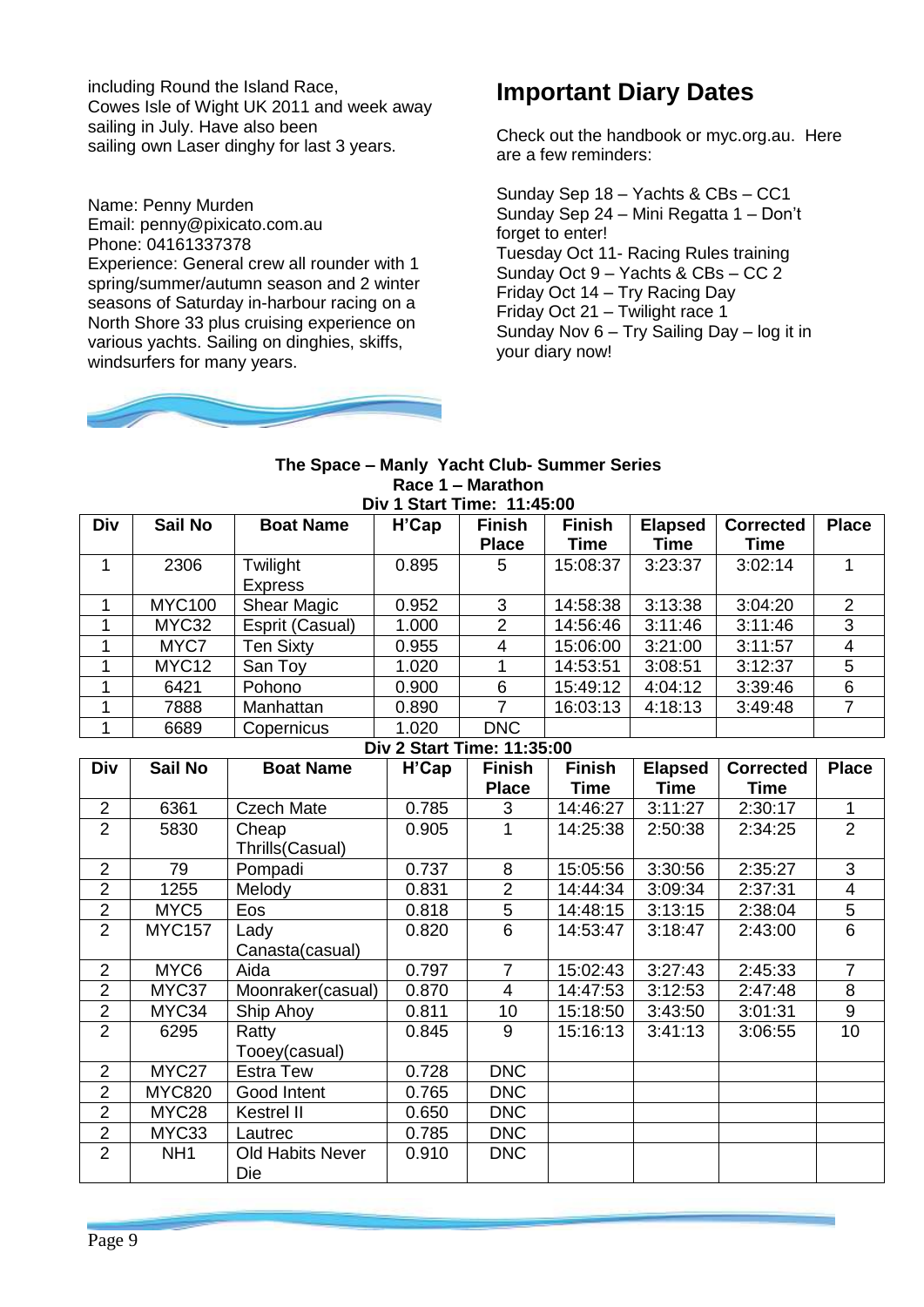# **Try Crewing Day**

This year, MYC participated in Try Crewing Day, which is organised by Yachting NSW and the Boating Industry Association to increase participation in our sport. 18 keen crew showed up at the club for a morning briefing. Some had sailed before, while others were pretty fresh, but all had demonstrated the ability to read a calendar and arrive on time, so they were already putting some experienced race crew to shame!

We gave a presentation the club, our racing program and the sailing school to the gathering before we broke up for a bit of speed dating to match crew to the 9 boats that had volunteered for the day, together with a few club members to act as experienced hands. Each boat then had an hour to get the new crew settled in, give a safety briefing and get ready for a mock race.

The forecast had been threatening a rainy day with a bit too much wind, but reality delivered a glorious sunny day with winds 10-15kn. We tried out the new twilight course 7, which takes us up to Rocky and Edward and then back to Cannae and Grotto, giving an eastwest axis which suited the medium wind direction. However the conditions proved to be incredibly variable with lots of turbulence left in the atmosphere left over from the previous days blustery conditions that battered the Lion Island race. The wind came in big puffs from different directions, with shifts of over 90 degrees. Some fairly random compressed handicaps start times had been given for the day, to ensure lots of overtaking, but the conditions also assisted with this as the challenging tactical conditions meant that many boats had to be caught and/or overtaken several times.

The try-crews got a good sample of working, reaching, running, polling, crossing, ferries, cursing handicaps, creative excuses and learning that having more sails is not necessarily faster than having 1 big one. The wildlife also put on a show, with a large seal devouring something that looked suspiciously like an ex penguin pining for the fiords as it's carcase was repeatedly thrown through the air. I think the seal had been watching too many David Attenborough documentaries and had developed bad food habits.

After the mock race, we had a mock presentation back at the club. Luckily the BBQ delivered better than mock sausages! Hopefully the club will pick up a few members from the day and we have a pool of new crew, some of whom may be honing their skills via the sailing school. The contact details of all 18 participants, plus the 14 who registered but were unable to attend, have been posted to the MYC crewlink mailing list. Skippers can subscribe to the mailing list on the website to receive these emails and to review the archives to find crew.



Race Officers Course Conducted by the YA Saturday 15th October at MYC

Don't miss this opportunity to gain or update your race management skills Contact Cary Budd or Judy Cole



The first club measurement day was a good success, with 7 boats and sails being measured for AMS by our apprentice measurers, working under the guidance of Peter Walsh from Gosford Sailing Club. The first few boats took a little while, but we soon picked up speed and a measurement took less than an hour, even for the new 44 footer in the club! The resulting numbers are not yet available, as the AMS measurement rule is current going the a revamp to a new formula that is being further improved for mixed fleets containing older and newer boats. So the measured data has an appointment with the AMS computer in a few weeks and we will then recompute the races already run to work out a set of AMS results. We have a few more boats interested in being measured and hope to soon have 10 boats in our informal AMS division. If you want to have your boat measured, please contact me on [gregw@wiltel.org](mailto:gregw@wiltel.org) and we can schedule a few hours to get it done.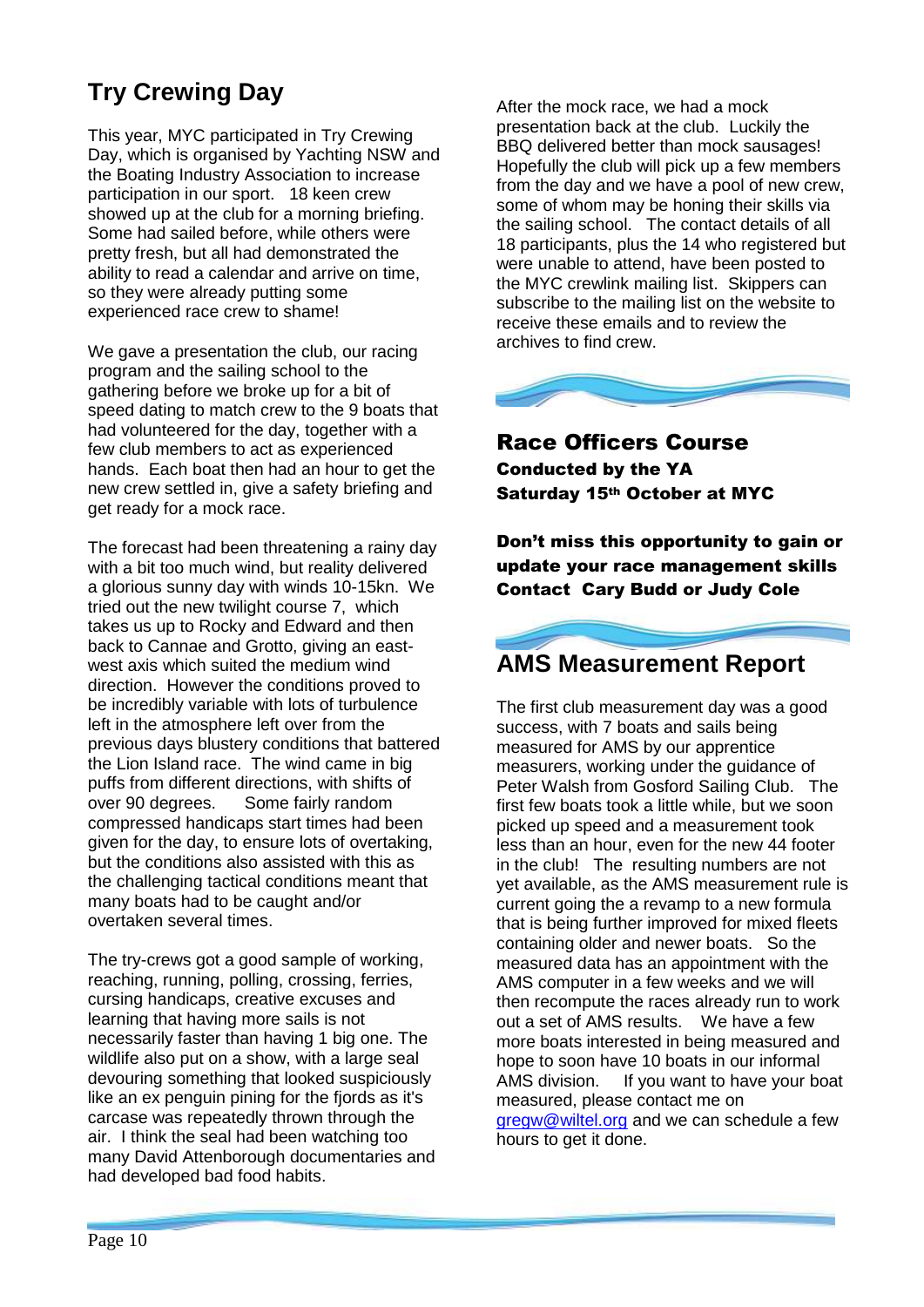## **Junior Training set to take off**

We have the boats, we have the sailing instructors and we have most of the kids that we need so this season is shaping up to be a big one. But there are still places for kids and we can expand to accommodate more children.

If you know a kid (9 to 12 yrs) who has never sailed before then you should call Anne (0414 209 269) at Manly Sailing and chat about their Yachting NSW approved lesson 1 courses.

If you know a kid who has done a level 1 course or equivalent then you should call Greg Taranto (0412 426 584). Greg is heading up our Manly Junior Sailing Program where MYC funds a paid instructor to help kids consolidate skills learnt at lesson 1 courses.

The Club owns a bunch of Manly Juniors and has been lent four PJs but what we have lacked up to now have been Optimists. These are all little sailing dinghies which are 2 to 3 metres in length and designed for kids to sail. Optimists are the smallest of all, the sails and the boats are ridiculously small and even tinny kids can learn to sail them but we didn't have any.

The problem is now partly solved. At the August meeting the MYC board approved the purchase of 4 Optis, but a week or so later a bank cheque was found in the mail with a note asking for it to be used to purchase an additional Opti. Whow we thought! Thank you anon Donor! When we placed the order for five boats the supplier said he would throw in an extra boat! If we had 2 more boats Manly Sailing could get involved with schools sports.



**October Newsletter – it is back to Carole – Whew!**

**Deadline is 10th October. Email your contributions to [newsletter@myc.org.au](mailto:newsletter@myc.org.au)**

Considering it must be at least 10 years since I last prepared a newsletter and my technology has not changed since, I hope this appears in your inbox or mail box in some sensible order!

## **Try Sailing Day**

Keep Sunday 6<sup>th</sup> November free as the club will need lots of members to man the club. BBQ and deck. Further details to come.



## **MYC Mini Regatta 2011**

**The Mini Regatta is here again! Open to yachts whose overall length is greater than 6m and less than 11m, the series consists of two races held on**

### **Sept 25th & Jan 22nd**

**Overall prize kindly donated by our sponsors**

**Pittwater YHA**

**Prizes on the day include the coveted Golden Teabag for best Foredecky and the annual Horses Ass for the not so best Skipper**

**Four races are run each day with an overall winner of each day and of the series.**

**It's a great workout for your crew to get them into tip top shape for the upcoming season so get your entries in now!**